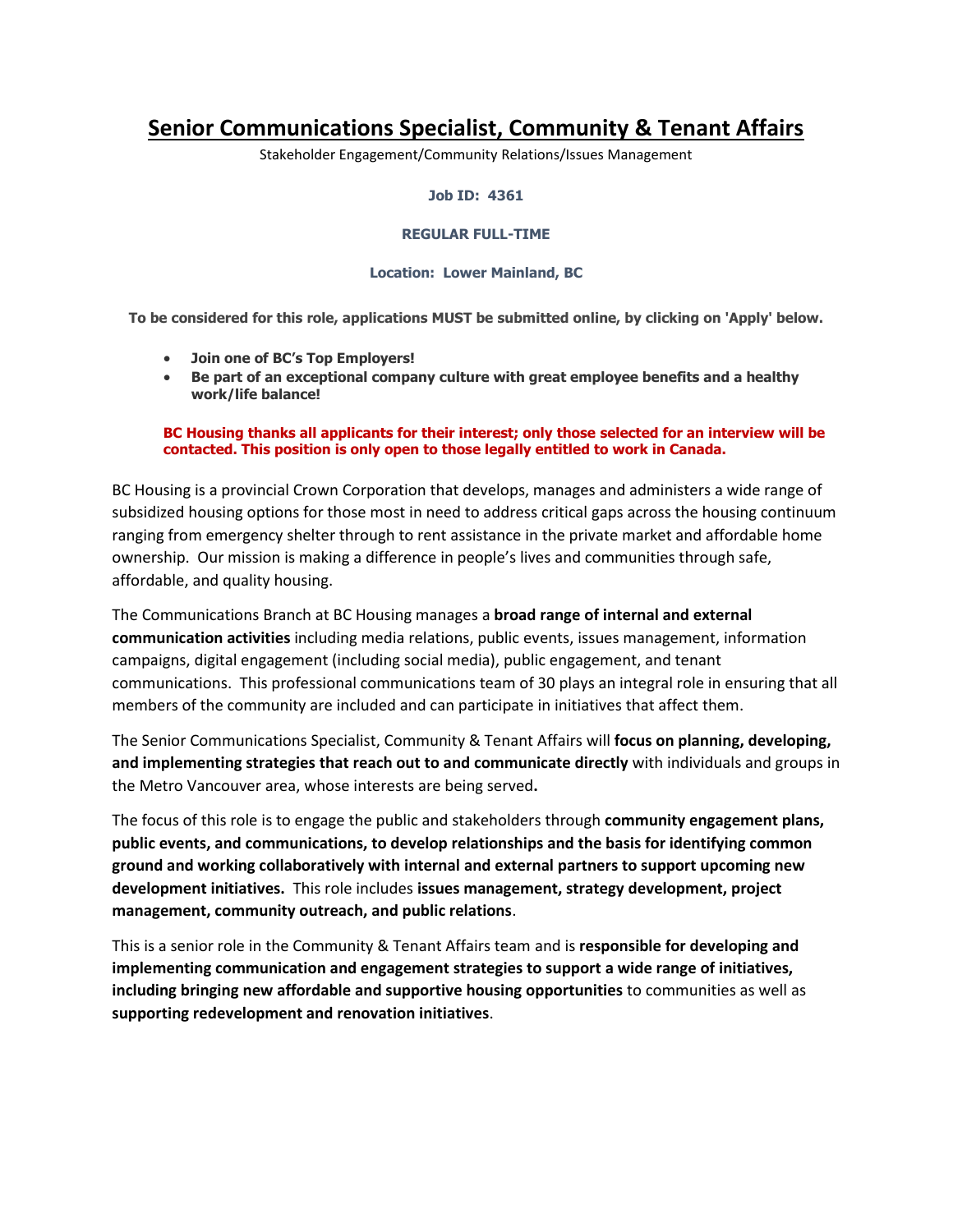# **CANDIDATE PROFILE**: The successful candidate requires the following:

## **REQUIRED EDUCATION & EXPERIENCE:**

- Bachelor's degree or advanced diploma in communications, public engagement, or other relevant discipline.
- **4+ years of progressive experience in communications** in the field of:
	- o **community relations,**
	- o **public engagement,**
	- o **strategic communications planning,**
	- o **issues management,**
	- o **stakeholder engagement**, and
	- o **event planning and execution**
- Communications-related work experience in a **public sector environment** an asset

*Or an equivalent combination of education, training, and experience acceptable to the employer*

# **KNOWLEDGE, SKILLS & ABILITIES**

## **Issues Management/Community Relations/Stakeholder Engagement**

- In-depth knowledge and understanding of the philosophy, theories, and principles of communications, specifically in the public sector environment
- Strong knowledge and understanding of public engagement best practices
- Ability to work closely with internal and external partners and stakeholders in planning and implementing community engagement strategies, provide strategic communications advice, and facilitate problem solving in achieving results
- Ability to handle confidential and sensitive information in an appropriate manner while displaying a high degree of judgement, discretion, and decision-making ability
- Ability to plan, coordinate and oversee the execution of a variety of public events and announcements
- Ability to analyze, problem-solve, mediate, and mitigate difficult situations

## **Communications**

- Ability to develop compelling collateral materials using a combination of visuals and strong writing
- Ability to write, prepare and post content to websites for both internal and external audiences
- Ability to work effectively with social media platforms
- Strong verbal, writing, editing, and presentation skills

# **Workstyle & Work Skills**

- Strong interpersonal, organizational, and time-management skills
- Ability to work independently and as a team player and provide team leadership on various projects
- Ability to work under tight deadlines and pressures, with scrupulous attention to details
- Ability to travel on Commission business and work evenings and weekends as required
- Proficient in the use of MS Office applications (Excel, Word, PowerPoint, and Outlook)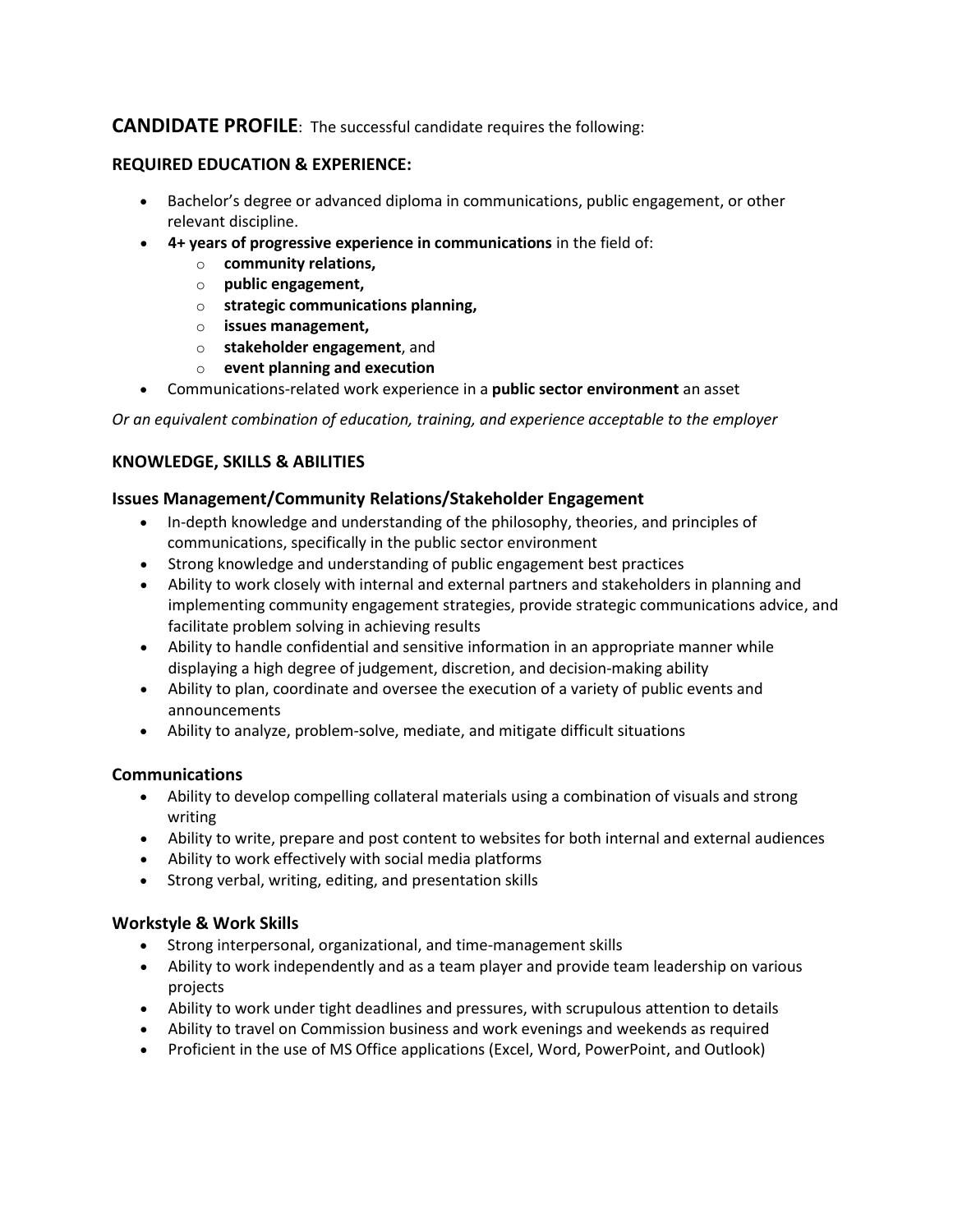# **Why Join the BC Housing Team?**

BC Housing offers competitive salaries and an excellent benefits package. But a job is more than a pay cheque. We also offer our staff the opportunity to work together to make a difference. When employees go home at the end of the day, they experience the satisfaction of knowing they've helped provide safe, affordable housing for British Columbians. And while they're here, employees can take advantage of many opportunities:

- In-house training, and training at other institutions, for courses related to employees' current positions or to prepare them for advancement within BC Housing.
- Wellness programs including physical fitness, programs to help employees quit smoking, free flu shots, mental health resources, and lunch-and-learn lectures and seminars.
- Recognition programs including long-term service awards, idea recognition and outstanding performance awards.
- Livegreen incentives include an employee transit pass program, and other initiatives that encourage alternative, sustainable transportation (even a bike purchase program!).
- An active Social Club that organizes special events like seasonal parties and arranges group discounts to other events.
- Participation in community and charitable events.

\*\* Please note: Eligibility for benefits offered is based on employment status \*\*

## **How to Apply:**

Please review the attached job description for a complete list of duties, qualifications and competencies. To be considered for this competition, applicants must submit a cover letter and resume clearly identifying how they meet the qualifications necessary for this position. This information will be used as part of the selection process.

Your cover letter and resume should be submitted as one document in your profile when applying for this position. Please add your cover letter to your resume and submit both documents as your resume.

# **[Please review the Job Description prior to applying](http://www.bchousing.org/publications/JD-Lending-Officer-AO5-Feb-2020.pdf)**

# (When there is a pop up asking if you wish to view only secure items, press no)

- As part of the application process, you will be prompted to fill out a questionnaire which must be completed in order for your application to be considered. Please allot up to 5 minutes to fill it out after submitting your resume and cover letter as one single document.
- **Only applications submitted using the Online Recruitment System at [www.bchousing.org/careers](http://www.bchousing.org/careers) will be accepted**
- If you are passionate about what you do and want to use your expertise to engage in a meaningful and challenging work, please apply to **join our team today at [www.bchousing.org/careers](http://www.bchousing.org/careers)**
- At BC Housing, we're committed to providing a healthy, safe and inclusive workplace where respect and diversity are recognized assets. We invite and welcome applications from women, visible minorities, Indigenous Peoples, Persons with Disabilities and Disabled People, persons of all sexual orientations and gender identities, and all people committed to meaningful work that makes a difference. We are committed to providing an inclusive and barrier-free work environment, starting with the hiring process. If you require accommodations at any point during the application and hiring process, please contact [hr\\_admin@bchousing.org.](mailto:hr_admin@bchousing.org)
- We didn't become one of BC's Top Employers and one of Canada's Greenest Employers without a lot of thought, care and consideration for our team and environment. Our supportive and collaborative workplace balances engaging and challenging work with personal development and wellness initiatives.
- **Apply Now: [www.bchousing.org/careers](http://www.bchousing.org/careers)**